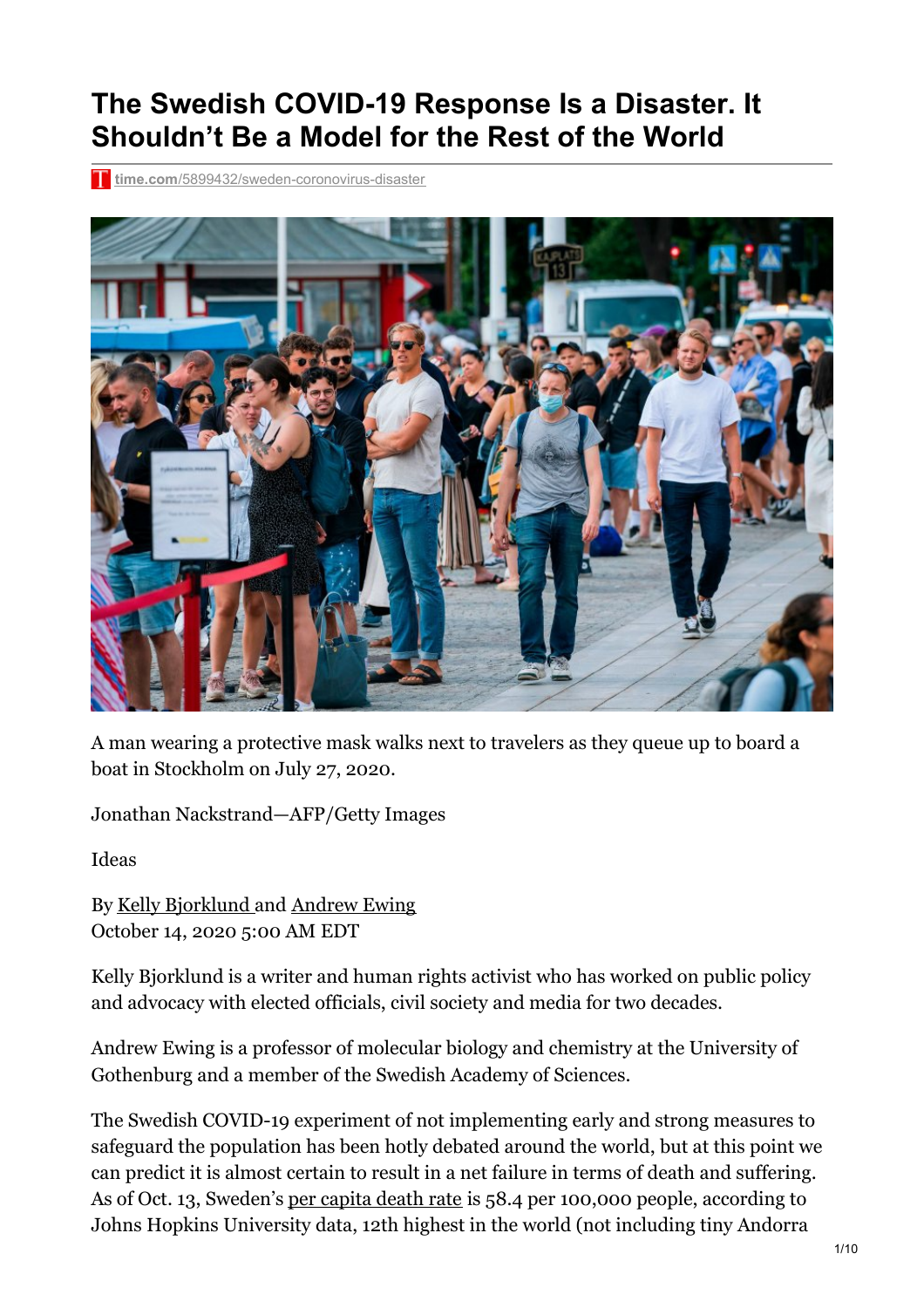and San Marino). But perhaps more striking are the findings of a study [published](https://jamanetwork.com/journals/jama/fullarticle/2771841) Oct. 12 in the *Journal of the American Medical Association*, which pointed out that, of the countries the researchers investigated, Sweden and the U.S. essentially make up a category of two: they are the only countries with high overall mortality rates that have failed to rapidly reduce those numbers as the pandemic has progressed.

Yet the architects of the Swedish plan are [selling](https://www.youtube.com/watch?v=4bCTt3PAPVU) it as a success to the rest of the world. And officials in other countries, including at the top level of the U.S. government, are discussing the strategy as one to emulate—despite the reality that doing so will almost certainly increase the rates of death and misery.

Countries that locked down early and/or used extensive test and tracing—including Denmark, Finland, Norway, South Korea, Japan, Taiwan, Vietnam and New Zealand saved lives and limited damage to their [economies.](https://tradingeconomics.com/country-list/gdp-growth-rate) Countries that locked down late, came out of lock down too early, did not effectively test and quarantine, or only used a partial lockdown—including Brazil, Mexico, Netherlands, Peru, Spain, Sweden, the U.S. and the U.K.—have almost uniformly done worse in rates of infection and death.

Despite this, Sweden's Public Health Agency director Johan Carlson has [claimed](https://www.svd.se/folkhalsomyndigheten-haller-presstraff-l07o) that "the Swedish situation remains favorable," and that the country's response has been "consistent and sustainable." The [data](http://c19.se/), however, show that the case rate in Sweden, as elsewhere in Europe, is currently increasing.

Average daily cases rose 173% nationwide from Sept. 2-8 to Sept. 30-Oct. 6 and in [Stockholm](https://c19.se/Sweden/Stockholm) that number increased 405% for the same period. Though some have argued that rising case numbers can be attributed to increased testing, a recent study of Stockholm's wastewater [published](https://www.kth.se/aktuellt/nyheter/avloppsvatten-visar-stor-okning-av-covid-19-i-stockholm-1.1016275) Oct. 5 by the Swedish Royal Institute of Technology (KTH) argues otherwise. An increased concentration of the virus in wastewater, the KTH researchers write, shows a rise of the virus in the population of the greater Stockholm area (where a large proportion of the country's population live) in a way that is entirely independent of testing. Yet even with this rise in cases, the government is easing the few restrictions it had in place.

From early on, the Swedish government seemed to treat it as a foregone conclusion that many people would die. The country's Prime Minister Stefan Löfven told the Swedish newspaper *Dagens Nyheter* on April 3, "We will have to count the dead in [thousands.](https://www.dn.se/nyheter/sverige/stefan-lofven-tusentals-kommer-att-do/) It is just as well that we prepare for it." In July, as the death count reached 5,500, Löfven [said](https://www.aftonbladet.se/nyheter/a/4q5jG6/stefan-lofven-i-stor-intervju-svenska-coronastrategin-ratt) that the "strategy is right, I am completely convinced of that." In September, Dr. Anders Tegnell, the Public Health Agency epidemiologist in charge of the country's COVID-19 response reiterated the party line that a growing death count did "not mean that the strategy itself has gone wrong." There has been a lack of written communication between the Prime Minister and the Public Health Authority: when the authors requested all emails and documents between the Prime Minister's office and the Public Health Authority for the period Jan. 1—Sept. 14, the Prime Minister's Registrar replied on Sept. 17 that none existed.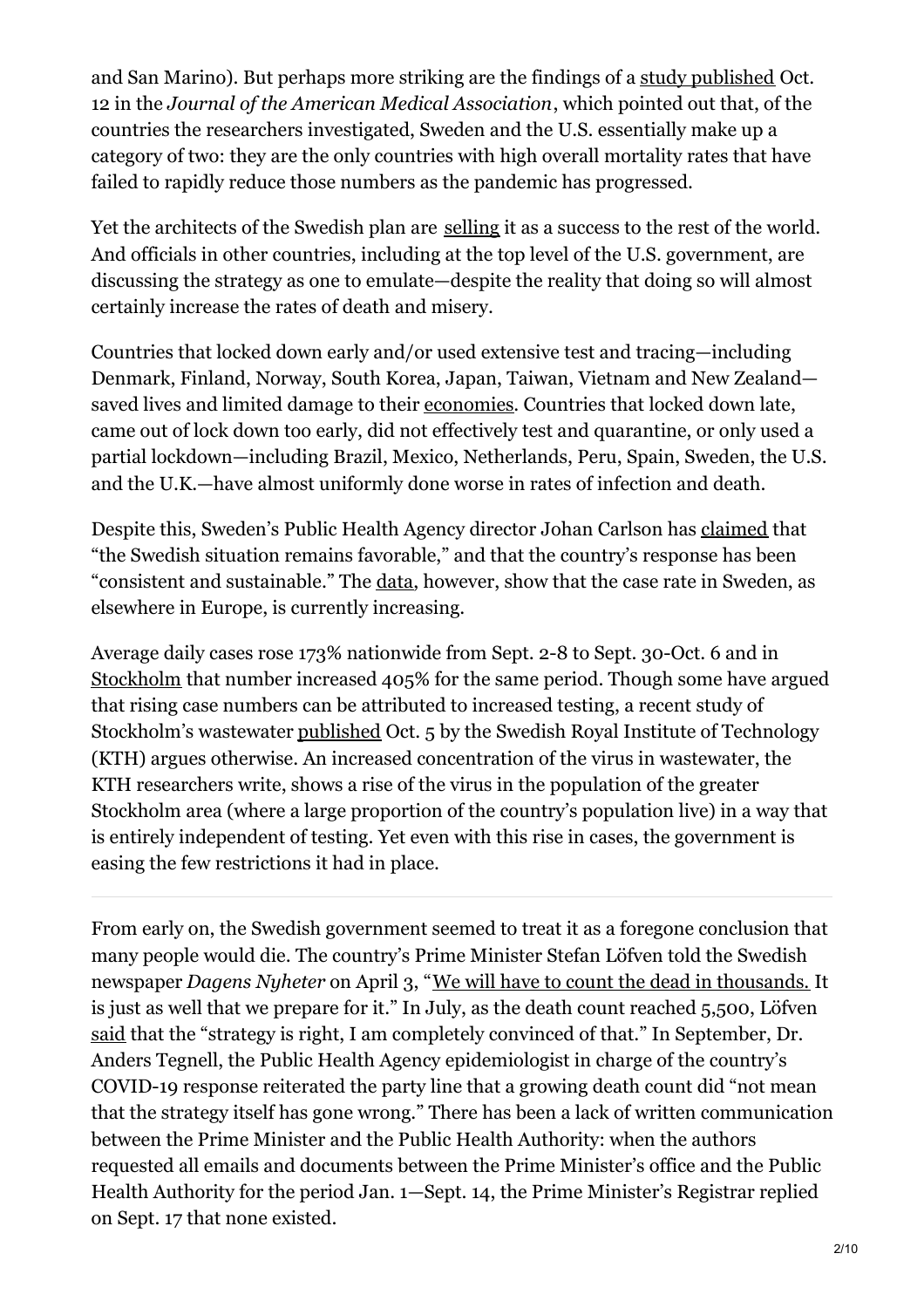Despite the Public Health Agency's insistence to the contrary, the core of this strategy is widely understood to have been about building natural "herd immunity"—essentially, letting enough members of a population (the herd) get infected, recover, and then develop an immune system response to the virus that it would ultimately stop spreading. Both the agency and Prime Minister Löfven have characterized the approach as ["common](https://www.sciencedirect.com/science/article/pii/S2352827320302809?fbclid=IwAR223RTANvJEwtPLXuRzRNvKNS28rRrv1Xt1HII661C7aR9zfxxTKq8b4c0) sense" trust-based recommendations rather than strict measures, such as lockdowns, which they say are unsustainable over an extended period of time—and that herd immunity was just a desirable side effect. However, internal government communications suggest otherwise.

Emails obtained by one of the authors through Freedom of Information laws (called *of entlighetsprincipen*, or "Openness Principle," in Swedish) between national and regional government agencies, including the Swedish Public Health Authority, as well as those obtained by other [journalists](https://www.theguardian.com/world/2020/aug/17/swedens-covid-19-strategist-under-fire-over-herd-immunity-emails), suggest that the goal was all along in fact to develop herd immunity. We have also received information through sources who made similar requests or who corresponded directly with government agencies that back up this conclusion. For the sake of transparency, we created a [website](https://covidfactcheck.se/) where we've posted some of these documents.

One example showing clearly that government officials had been thinking about herd immunity from early on is a March 15 email sent from a retired doctor to Tegnell, the epidemiologist and architect of the Swedish plan, which he forwarded to his Finnish counterpart, Mika Salminen. In it, the retired doctor recommended allowing healthy people to be infected in controlled settings as a way to fight the epidemic. "One point would be to keep schools open to reach herd immunity faster," Tegnell noted at the top of the forwarded email.

Salminen responded that the Finnish Health Agency had considered this but decided against it, because "over time, the children are still going to spread the infection to other age groups." Furthermore, the Finnish model showed that closing schools would reduce "the attack rate of the disease on the elderly" by 10%. Tegnell responded: **"**10 percent might be worth it?"

The majority of the rest of Sweden's policymakers seemed to have agreed: the country never closed daycare or schools for children under the age of 16, and school attendance is mandatory under Swedish law, with no option for distance learning or home schooling, even for family members in high risk groups. Policymakers essentially decided to use children and schools as participants in an experiment to see if herd immunity to a deadly disease could be reached. Multiple [outbreaks](https://www.google.com/maps/d/u/0/viewer?mid=1w7se6os3RVB716ljPmRuvwPEZsBqXd4v&ll=61.04403930711468%2C17.65356355000001&z=5) at schools occurred in both the spring and autumn.

At this point, whether herd immunity was the "goal" or a "byproduct" of the Swedish plan is semantics, because it simply hasn't worked. In April, the Public Health Agency predicted that 40% of the Stockholm population would have the disease and acquire protective antibodies by May. According to the agency's own [antibody](https://www.folkhalsomyndigheten.se/nyheter-och-press/nyhetsarkiv/2020/maj/forsta-resultaten-fran-pagaende-undersokning-av-antikroppar-for-covid-19-virus/) studies published Sept. 3 for samples collected up until late June, the actual figure for random testing of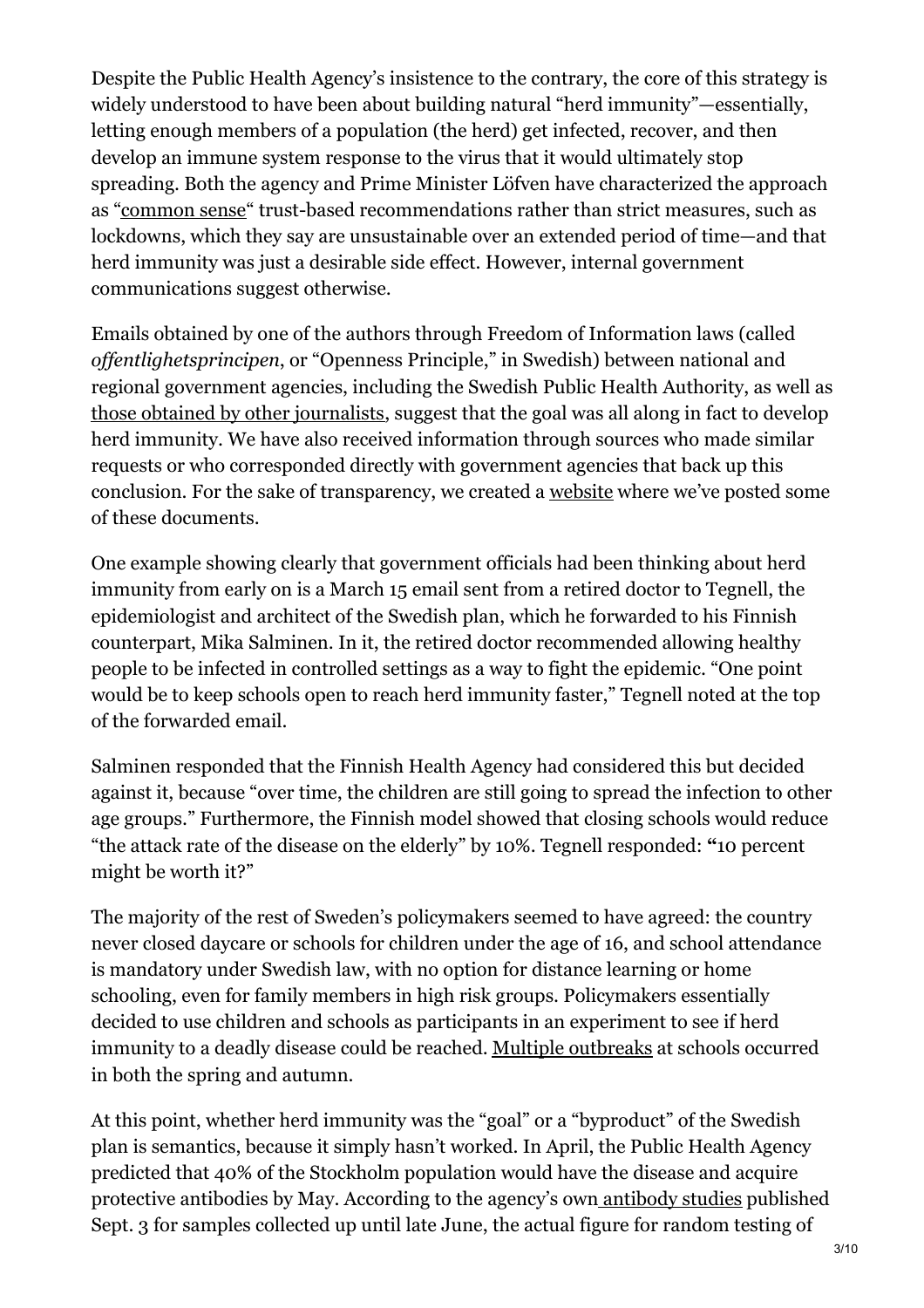antibodies is only 11.4% for Stockholm, 6.3% for Gothenburg and 7.1% across Sweden. As of [mid-August,](https://journals.sagepub.com/doi/full/10.1177/0141076820945282) herd immunity was still "nowhere in sight," according to a *Journal of the Royal Society of Medicine* study. That shouldn't have been a surprise. After all, herd immunity to an infectious disease has never been [achieved](https://www.who.int/docs/default-source/coronaviruse/transcripts/covid-19-virtual-press-conference---27-august.pdf?sfvrsn=29b56c3d_2) without a vaccine.

Löfven, his government, and the Public Health Agency all say that the high COVID-19 death rate in Sweden can be attributed to the fact that a large portion of these deaths occurred in nursing homes, due to [shortcomings](https://www.fr24news.com/a/2020/05/sweden-records-highest-number-of-coronavirus-deaths-in-three-weeks.html) in elderly care.

However, the high infection rate across the country was the underlying factor that led to a high number of those becoming infected in care homes. Many sick elderly were not seen by a doctor because the country's hospitals were [implementing](https://www.svt.se/nyheter/snabbkollen/fa-som-dott-med-covid-pa-aldreboende-fick-sjukhusvard?cmpid=del%3Afb%3A20200807%3Afa-som-dott-med-covid-%E2%80%A61/1) a triage [system](https://academic.oup.com/cid/advance-article/doi/10.1093/cid/ciaa864/5866094) that, according to a study published July 1 in the journal *Clinical [Infectious](https://academic.oup.com/cid/advance-article/doi/10.1093/cid/ciaa864/5866094) Diseases*, appeared to have factored in age and predicted prognosis. "This likely reduced [intensive care unit] load at the cost of more high-risk patients"—like elderly people with confirmed infection—dying outside the ICU." Only 13% of the elderly residents who died with COVID-19 during the spring [received](https://www.svt.se/nyheter/snabbkollen/fa-som-dott-med-covid-pa-aldreboende-fick-sjukhusvard?cmpid=del%3Afb%3A20200807%3Afa-som-dott-med-covid-%E2%80%A61/1) hospital care, according to preliminary statistics from the National Board of Health and Welfare released Aug.

In one case which seems representative of how seniors were treated, patient Reza Sedghi was not seen by a doctor the day he died from COVID-19 at a care home in Stockholm. A nurse told Sedghi's daughter Lili Perspolisi that her father was given a shot of morphine before he passed away, that no oxygen was administered and staff did not call an ambulance. "No one was there and he died alone," Perspolisi says.

In order to be admitted for hospital care, patients needed to have breathing problems and even then, many were reportedly denied care. Regional healthcare managers in each of Sweden's 21 regions, who are responsible for care at hospitals as well as implementing Public Health Agency guidelines, have claimed that no patients were [denied](https://www.dn.se/nyheter/sverige/kand-imam-i-goteborg-avliden-i-covid-19/) care during the pandemic. But internal local [government](https://covidfactcheck.se/) documents from April from some of Sweden's regions—including those covering the biggest cities of Stockholm, Gothenburg and Malmö—also show directives for how some patients including those receiving home care, those living at nursing homes and assisted living facilities, and those with special needs could not receive oxygen or hospitalization in some situations. *Dagens Nyheter* published an [investigation](https://www.dn.se/kultur/varfor-fick-de-aldre-do-utan-lakarvard/) on Oct. 13 showing that patients in Stockholm were denied care as a result of these guidelines. Further, a September [investigation](https://sverigesradio.se/sida/artikel.aspx?programid=83&artikel=7561304) by Sveriges Radio, Sweden's national public broadcaster, found that more than 100 people reported to the Swedish Health and Care Inspectorate that their relatives with COVID-19 either did not receive oxygen or nutrient drops or that they were not allowed to come to hospital.

These issues do not only affect the elderly or those who had COVID-19. The National Board of Health and Welfare's guidelines for intensive care in extraordinary circumstances throughout Sweden state that priority should be given to patients based on biological, not chronological, age. Sörmlands Media, in an [investigation](https://ekuriren.se/artikel/pr5ne5nr?fbclid=IwAR1iV61aTeVrUV0KrgXgIrhU5Eu8A-URbAJYkkSiPJbU49KnJgRNrzVkI_A) published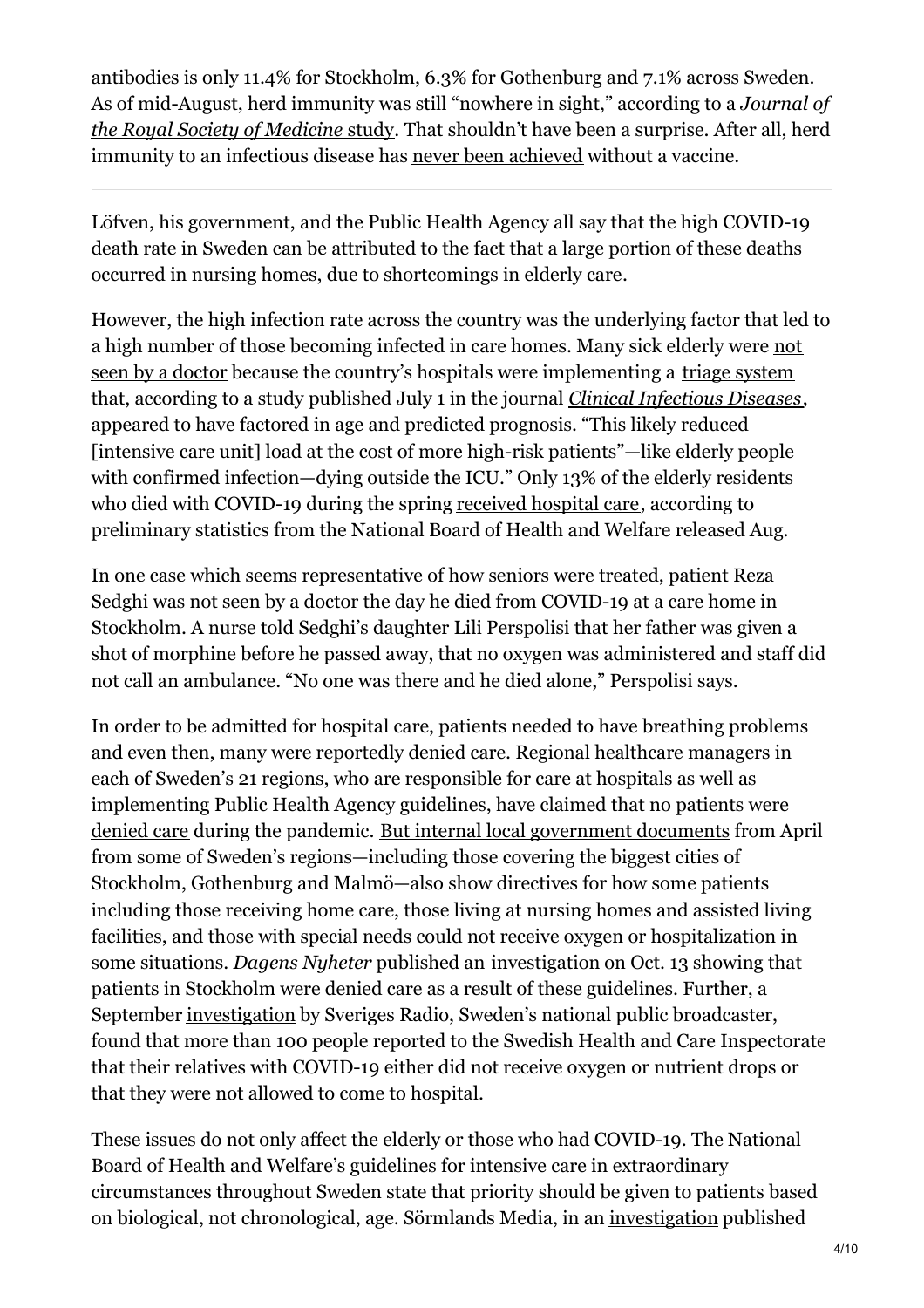May 13, cited a number of sources saying that, in many parts of the country, the health care system was already operating in a way such that people were being denied the type of inpatient care they would have received in normal times. Regional health agencies were using a [Clinical](https://covidfactcheck.se/) Frailty Scale, an assessment tool designed to predict the need for care in a nursing home or hospital, and the life expectancy of older people by estimating their fragility, to determine whether someone should receive hospital care and was applied to decisions regarding all sorts of treatment, not only for COVID-19. These guidelines led to many people with health care needs unrelated to COVID-19 not getting the care they need, with some even dying as a result—collateral damage of Sweden's COVID-19 strategy.

Dr. Michael Broomé, the chief physician at Stockholm's Karolinska Hospital's Intensive Care Unit, says his department's patient load tripled during the spring. His staff, he says, "have often felt powerless and inadequate. We have lost several young, previously healthy, patients with particularly serious disease courses. We have also repeatedly been forced to say no to patients we would normally have accepted due to a lack of experienced staff, suitable facilities and equipment."

In June, *Dagens Nyheter* [reported](https://www.dn.se/nyheter/sverige/tvabarnsmamman-yanina-fran-sollentuna-blev-bara-39-ar-avled-i-misstankt-covid-19/) a story of one case showing how disastrous such a scenario can be. Yanina Lucero had been ill for several weeks in March with severe breathing problems, fever and diarrhea, yet COVID-19 tests were not available at the time except for those returning from high risk areas who displayed symptoms, those admitted to the hospital, and those working in health care. Yanina was only 39 years old and had no underlying illnesses. Her husband Cristian brought her to an unnamed hospital in Stockholm, but were told it was full and sent home, where Lucero's health deteriorated. After several days when she could barely walk, an ambulance arrived and Lucero was taken to Huddinge hospital, where she was sedated and put on a ventilator. She died on April 15 without receiving a COVID-19 test in hospital.

Sweden did try some things to protect citizens from the pandemic. On March 12 the government restricted public gatherings to 500 people and the next day the Public Health Agency issued a press [release](https://www.folkhalsomyndigheten.se/nyheter-och-press/nyhetsarkiv/2020/mars/ny-fas-kraver-nya-insatser-mot-covid-19/) telling people with possible COVID-19 symptoms to stay home. On March 17, the Public Health Agency asked [employers](https://www.krisinformation.se/en/news/2020/march/the-public-health-agency-is-calling-for-working-remotely) in the Stockholm area to let employees work from home if they could. The government further [limited](https://www.folkhalsomyndigheten.se/the-public-health-agency-of-sweden/communicable-disease-control/covid-19/public-gatherings/) public gatherings to 50 people on March 29. Yet there were no recommendations on private events and the 50-person limit [doesn't](https://polisen.se/aktuellt/nyheter/2020/mars/ytterligare-begransade-mojligheter-till-allmanna-sammankomster-och-tillstallningar/) apply to schools, libraries, corporate events, swimming pools, shopping malls or many other situations. Starting April 1, the government [restricted](https://www.krisinformation.se/en/news/2020/march/national-ban-on-visiting-retirement-homes/) visits to retirement homes (which reopened to visitors on Oct. 1 [without](https://www.aftonbladet.se/debatt/a/PR3Xm7/utan-besoksforbud-maste-aldre-skyddas) masks recommended for visitors or staff). But all these recommendations came later than in the other Nordic countries. In the interim, institutions were forced to make their own decisions; some high schools and universities changed to on-line teaching and restaurants and bars went to table seating with distance, and some [companies](https://www.aftonbladet.se/minekonomi/a/BlJQAl/ericsson-anstallda-maste-bara-mask?fbclid=IwAR0eDabXMGqRIt2iKnYtkpcWueDe3vyw11gM2Kum5eQqrlQo34dxl3PgHWU) instituted rules about wearing masks on site and encouraging employees to work from home.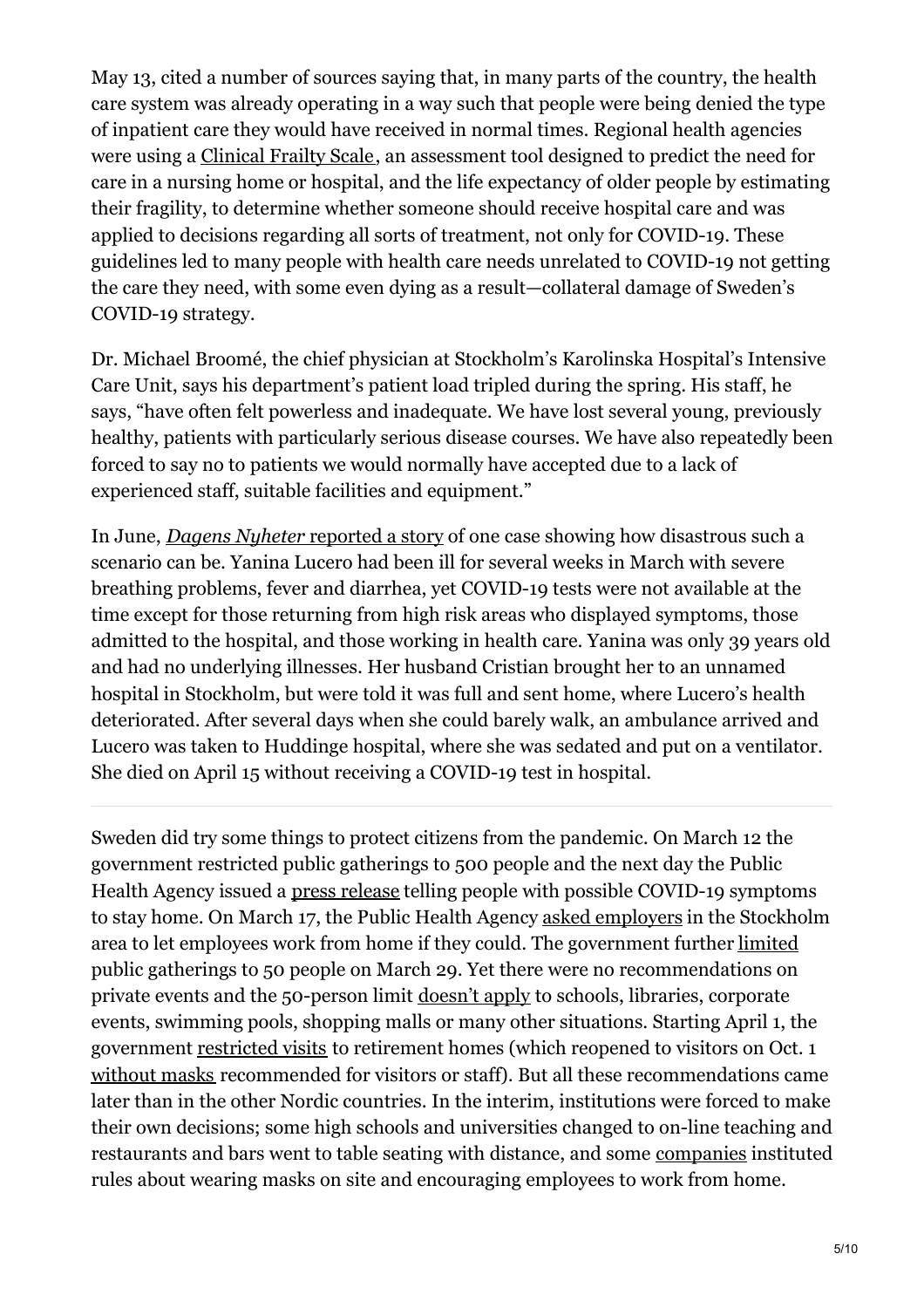Meanwhile Sweden built neither the testing nor the contact-tracing capacity that other wealthy European countries did. Until the end of May (and again in August), Sweden tested 20% the number of people per capita compared with Denmark, and less than both Norway and Finland; Sweden has often had among the lowest test rates in [Europe](https://ourworldindata.org/grapher/full-list-daily-covid-19-tests-per-thousand?time=2020-02-18..latest&country=BEL~FIN~GRC~ISL~ITA~SWE~DNK~FRA~NOR~CHE~GBR). Even with increased testing in the fall, Sweden still only tests only about [one-fourth](https://ourworldindata.org/grapher/full-list-daily-covid-19-tests-per-thousand?time=2020-02-18..latest&country=BEL~FIN~GRC~ISL~ITA~SWE~DNK~FRA~NOR~CHE~GBR) that of Denmark.

Sweden never quarantined those arriving from high-risk areas abroad nor did it close most businesses, including [restaurants](https://www.folkhalsomyndigheten.se/the-public-health-agency-of-sweden/communicable-disease-control/covid-19/) and bars. Family members of those who test positive for COVID-19 must attend school in [person](https://www.skolverket.se/regler-och-ansvar/ansvar-i-skolfragor/skolplikt-och-ratt-till-utbildning), unlike in many other countries where if one person in a household tests positive the entire family [quarantines](https://www.ecdc.europa.eu/sites/default/files/documents/covid-19-guidance-discharge-and-ending-isolation-first update.pdf), usually for 14 days. Employees must also [report](https://www.civilekonomen.se/experterna/medlemsfragan/far-man-arbetsvagra/) to work as usual unless they also have symptoms of COVID-19, an agreement with their employer for a leave of absence or a doctor recommends that they isolate at home.

On Oct. 1, the Public Health Authority issued non-binding " rules of [conduct](https://www.folkhalsomyndigheten.se/publicerat-material/publikationsarkiv/v/vagledning-for-smittsparning-av-covid-19/)" that open the possibility for doctors to be able to recommend that certain individuals stay home for seven days if a household member tests positive for COVID-19. But there are major holes in these rules: they do not apply to children (of all ages, from birth to age 16, the year one starts high school), people in the household who previously have a positive PCR or antibody test or, people with socially important professions, such as health care staff (under certain circumstances).

There is also no date for when the rule would go into effect. "It may not happen right away, Stockholm will start quickly but some regions may need more time to get it all in place," Tegnell said at a Oct. 1 press conference. Meanwhile, according to current Public Health Agency [guidelines](https://www.folkhalsomyndigheten.se/publicerat-material/publikationsarkiv/v/vagledning-om-kriterier-for-bedomning-av-smittfrihet-vid-covid-19/) issued May 15 and still in place, those who test positive for COVID-19 are expected to attend work and school with mild symptoms so long as they are seven days post-onset of symptoms and fever free for 48 hours.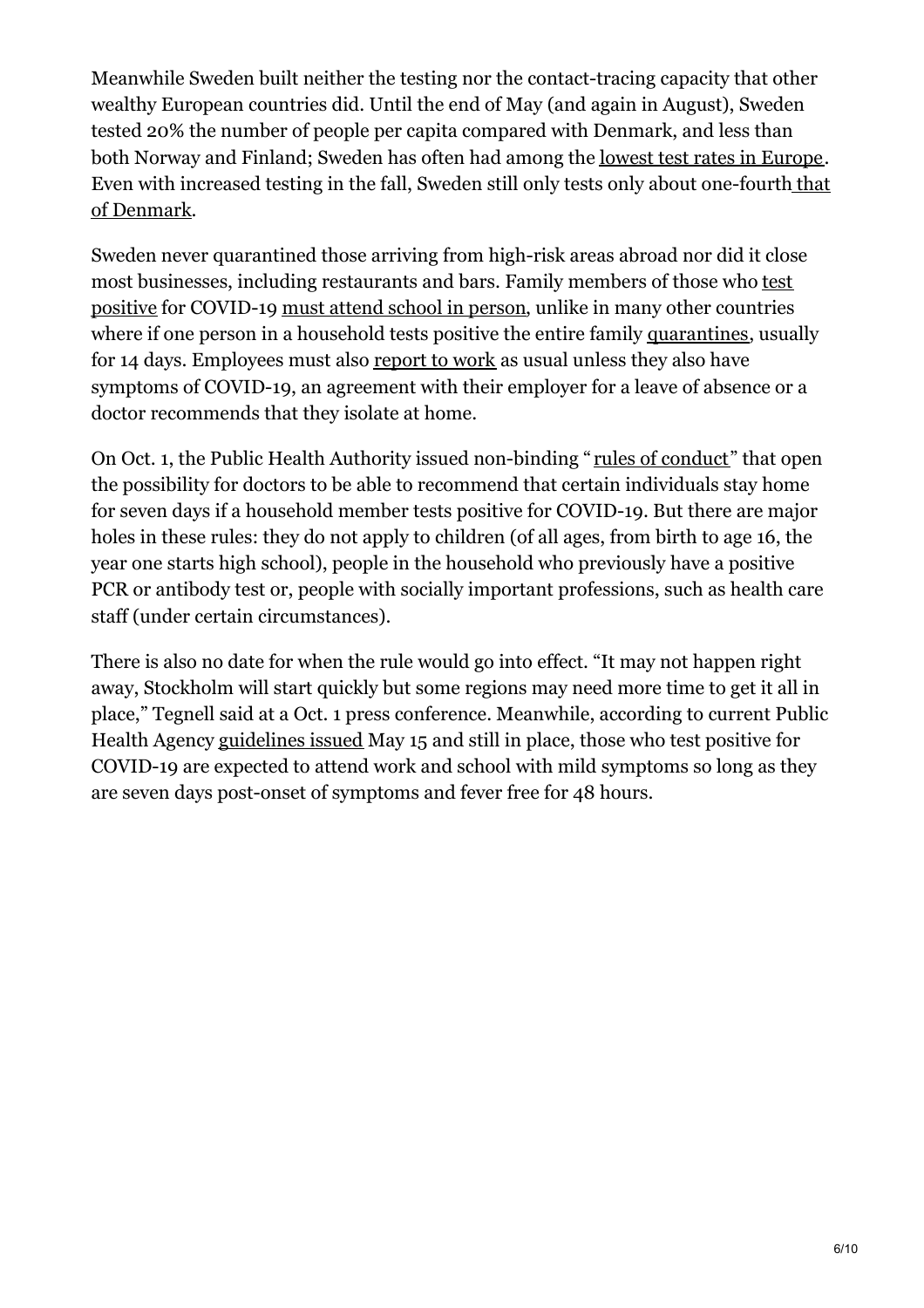

People on a crowded beach in Lomma, Sweden on Aug. 16, 2020.

Johan Nilsson—TT/Sipa

Sweden actually [recommends](https://www.folkhalsomyndigheten.se/the-public-health-agency-of-sweden/communicable-disease-control/covid-19/) *against* masks everywhere except in places where health care workers are treating COVID-19 patients (some regions expand that to health care workers treating suspected patients as well). Autumn corona outbreaks in [Dalarna](https://annonsbladet.com/coronautbrott-pa-vardavdelning-vid-falu-lasarett-inbegripna-med-smittsparning/), [Jönköping](https://www.svd.se/covidfall-i-jonkoping-lex-maria-anmals), [Luleå](https://www.svt.se/nyheter/lokalt/norrbotten/coronautbrott-pa-sunderby-sjukhus-medarbetare-smittade?fbclid=IwAR3cgBVXbUF_4mAbv22wO2lMUbYZvQOt1ww4HyyNyJWZX57FWrddk8CneZ8), [Malmö](https://www.sydsvenskan.se/2020-10-08/coronautbrott-pa-sus-kirurgiska-avdelning-mycket-allvarligt?utm_content=buffer6e818&utm_medium=sydsvenskan&utm_source=fb&utm_campaign=bfr&fbclid=IwAR1OegtCyN1WhmxJ4AZBQXzxy2ACpt6jufozHspcRqlgWtzqj-rM3XCPLjc), [Stockholm](http://stockholm/) and [Uppsala](https://www.svd.se/operationer-stoppas-pa-akademiska-i-uppsala) hospitals are affecting both hospital staff and patients. In an [email](https://covidfactcheck.se/) on April 5, Tegnell wrote to Mike Catchpole, the chief scientist at the European Center for Disease Control and Prevention (ECDC): "We are quite worried about the statement ECDC has been preparing about masks." Tegnell attached a [document](https://covidfactcheck.se/) in which he expresses concern that ECDC recommending facemasks would "imply that the spread is airborne which would seriously harm further communication and trust among the population and health care workers" and concludes "we would like to warn against the publication of this advice." Despite this, on April 8 ECDC [recommended](https://www.ecdc.europa.eu/en/publications-data/using-face-masks-community-reducing-covid-19-transmission) masks and on June 8 the World Health Organization updated its [stance](https://www.who.int/emergencies/diseases/novel-coronavirus-2019/advice-for-public/when-and-how-to-use-masks?fbclid=IwAR2p_14e_sqnpB0QMFyHcty74um-u_CnTj9YGklwkooqs0is3qhiWVFf8pQ) to recommend masks.

Sweden's government officials stuck to their party line. Karin Tegmark Wisell of the Public Health Agency [said](https://www.aftonbladet.se/tv/a/eKWP9R/karin-tegmark-wisell-munskydd-kan-oka-risken-for-smittspridning) at a press conference on July 14 that "we see around the world that masks are used in a way so that you rather increase the spread of infection." Two weeks later, Lena [Hallengren,](https://www.expressen.se/tv/nyheter/coronaviruset/hallengren-s-i-sverige-fattar-vi-inte-politiska-beslut-nar-det-galler-skyddsutrustning-/) the Minister of Health and Social Affairs, spoke about masks at a press conference on July 29 and said, "We don't have that tradition or culture" and that the government "would not review the Public Health Agency's decision not to recommend masks."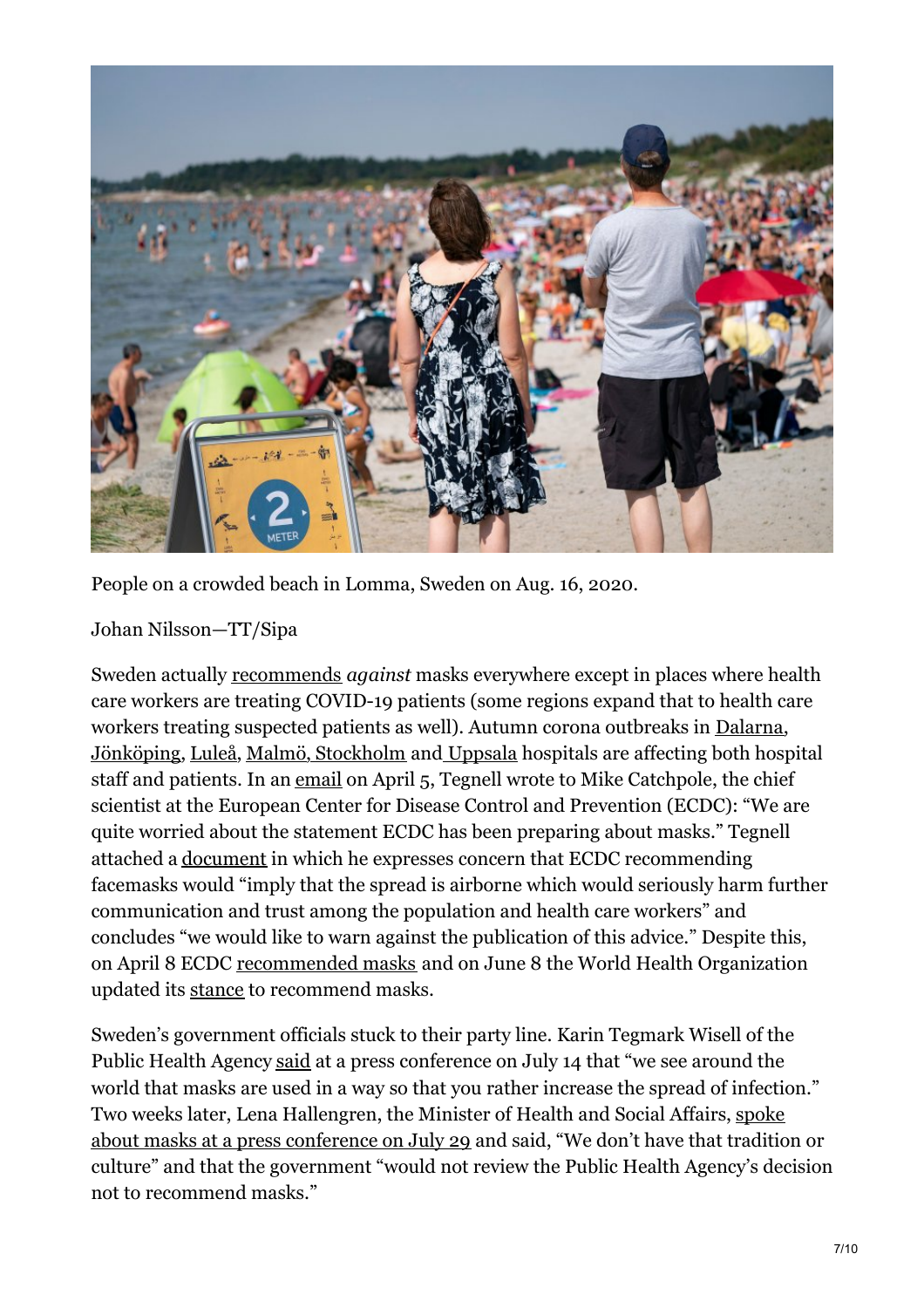All of this creates a situation which leaves teachers, bus drivers, medical workers and care home staff more exposed, without face masks at a time when the rest of the world is clearly endorsing widespread mask wearing.

On Aug. 13, [Tegnell](https://www.svt.se/nyheter/inrikes/ki-s-rektor-forordar-munskydd-nar-campus-oppnar?fbclid=IwAR3a1bfWZxzx_NnfZrsdIsdSyDyf2rcpJcBcJpGb9LrU6idOP4mpM_jeYM) said that to recommend masks to the public "quite a lot of resources are required. There is quite a lot of money that would be spent if you are going to have masks." Indeed, [emails](https://covidfactcheck.se/) between Tegnell and colleagues at the Public Health Agency and Andreas Johansson of the Ministry of Health and Social Affairs show that the policy concerns of the health authority were influenced by financial interests, including the commercial concerns of Sweden's airports.

Swedavia, the owner of the country's largest airport, Stockholm Arlanda, told [employees](https://covidfactcheck.se/) during the spring and early summer they could not wear masks or gloves to work. One employee told *Upsala Nya Tidning* newspaper on Aug. 24 "Many of us were sick during the beginning of the pandemic and two colleagues have died due to the virus. I would estimate that 60%-80% of the staff at the security checks have had the infection."

"Our union representatives fought for us to have masks at work," the employee said, "but the airport's response was that we were an authority that would not spread fear, but we would show that the virus was not so dangerous." Swedavia's reply was that they had introduced the infection control measures recommended by the authorities. On July 1, the company changed its policy, recommending masks for everyone who comes to Arlanda—that, according to a Swedavia spokesperson, was not as a result of "an infection control measure advocated by Swedish authorities," but rather, due to a joint European Union Aviation Safety Agency and ECDC [recommendation](https://www.easa.europa.eu/sites/default/files/dfu/EASA-ECDC_COVID-19_Operational guidelines for management of passengers_v2.pdf) for all of Europe.

As early as January, the Public Health Agency was warning the government about costs. In a Jan. 31 [communique](https://slf.se/smittskyddslakarforeningen/app/uploads/2020/02/s2020-00480-1-hemsta-llan-socialdepartementet-ncov-20200131-folkhalsomyndigheten-5603370-2-1.pdf), Public Health Agency Director Johan Carlsson (appointed by Löfven) and General Counsel Bitte Bråstad wrote to the Ministry of Health and Social Affairs, cautioning the government about costs associated with classifying COVID-19 as a socially dangerous disease: "After a decision on quarantine, costs for it [include] compensation which according to the Act, must be paid to those who, due to the quarantine decision, must refrain from gainful employment. The uncertainty factors are many even when calculating these costs. Society can also suffer a loss of production due to being quarantined [and] prevented from performing gainful employment which they would otherwise have performed." Sweden never implemented quarantine in society, not even for those returning from travel abroad or family members of those who test positive for COVID-19.

Not only did these lack of measures likely result in more infections and deaths, but it didn't even help the economy: Sweden has fared [worse](https://www.businessinsider.com/coronavirus-sweden-gdp-falls-8pc-in-q2-worse-nordic-neighbors-2020-8) economically than other Nordic countries throughout the pandemic.

The Swedish way has yielded little but death and misery. And, this situation has not been honestly portrayed to the Swedish people or to the rest of the world.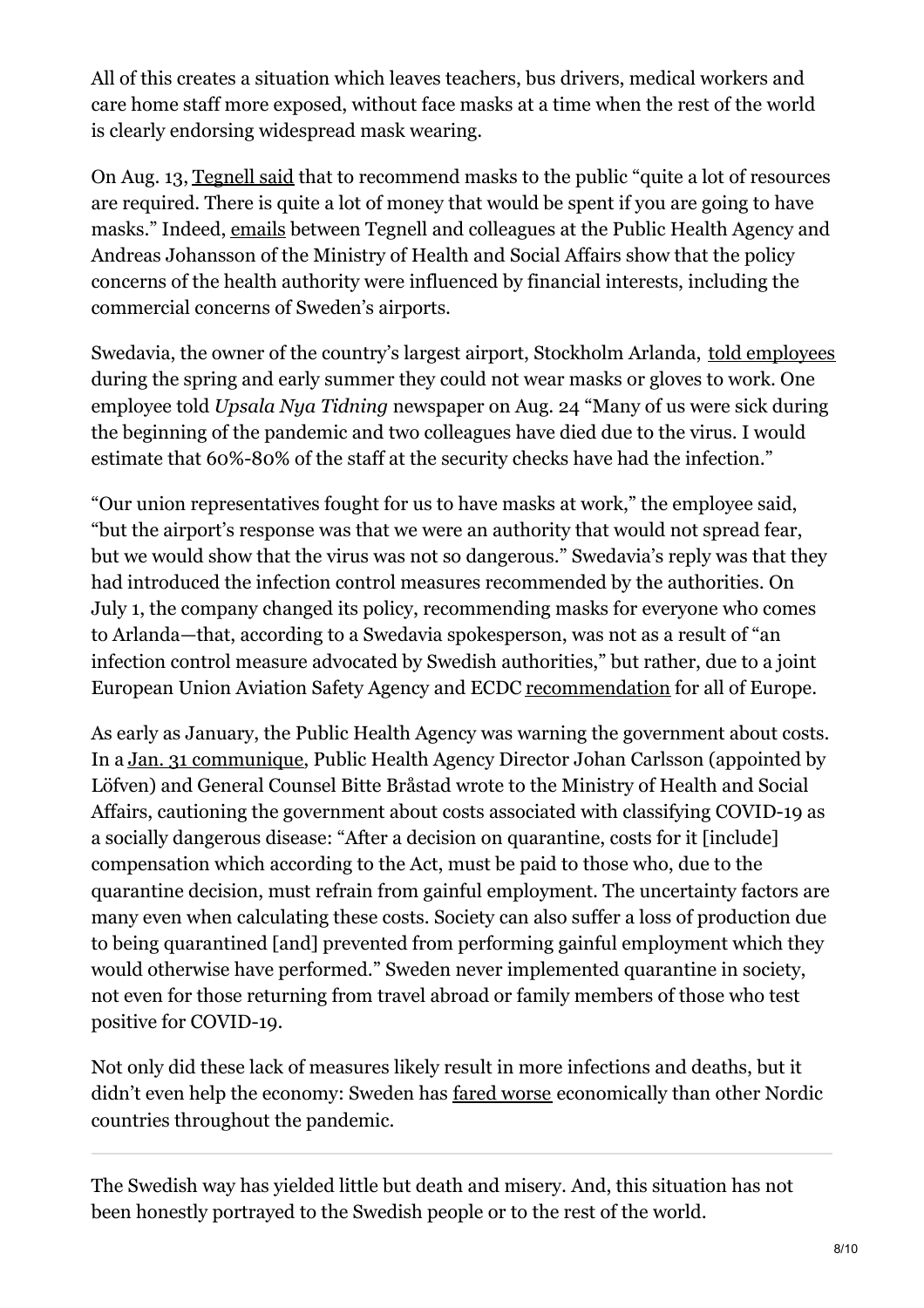A Public Health Agency [report](https://www.folkhalsomyndigheten.se/publicerat-material/publikationsarkiv/c/covid-19-in-schoolchildren/) published July 7 included data for teachers in primary schools working on-site as well as for secondary school teachers who switched to distance instruction online. In the report, they combined the two data sources and compared the result to the general population, stating that teachers were not at greater risk and implying that schools were safe. But in fact, the infection rate of those teaching in classrooms was 60% higher than those teaching online—completely undermining the conclusion of the report.



Refrigeration containers to be used on standby as makeshift morgues to store people who have died from COVID-19 set up behind Karolinska University Hospital in Huddinge, Sweden on March 26, 2020.

## IBL/Shutterstock

The report also compares Sweden to Finland for March through the end of May and wrongly [concludes](https://www.gp.se/debatt/l%C3%A4rare-troligen-bland-de-v%C3%A4rst-utsatta-f%C3%B6r-smittrisk-1.34121776) that the "closing of schools had no measurable effect on the number of cases of COVID-19 among children." As testing among children in Sweden was almost non-existent at that time compared to Finland, these data were misrepresented; a better way to look at it would be to consider the fact that Sweden had seven times as many children per capita treated in the ICU during that time period.

When [pressed](https://covidfactcheck.se/) about discrepancies in the report, Public Health Agency epidemiologist Jerker Jonsson replied on Aug. 21 via [email](https://covidfactcheck.se/): "The title is a bit misleading. It is not a direct comparison of the situation in Finland to the situation in Sweden. This is just a report and not a peer-reviewed scientific study. This was just a quick situation report